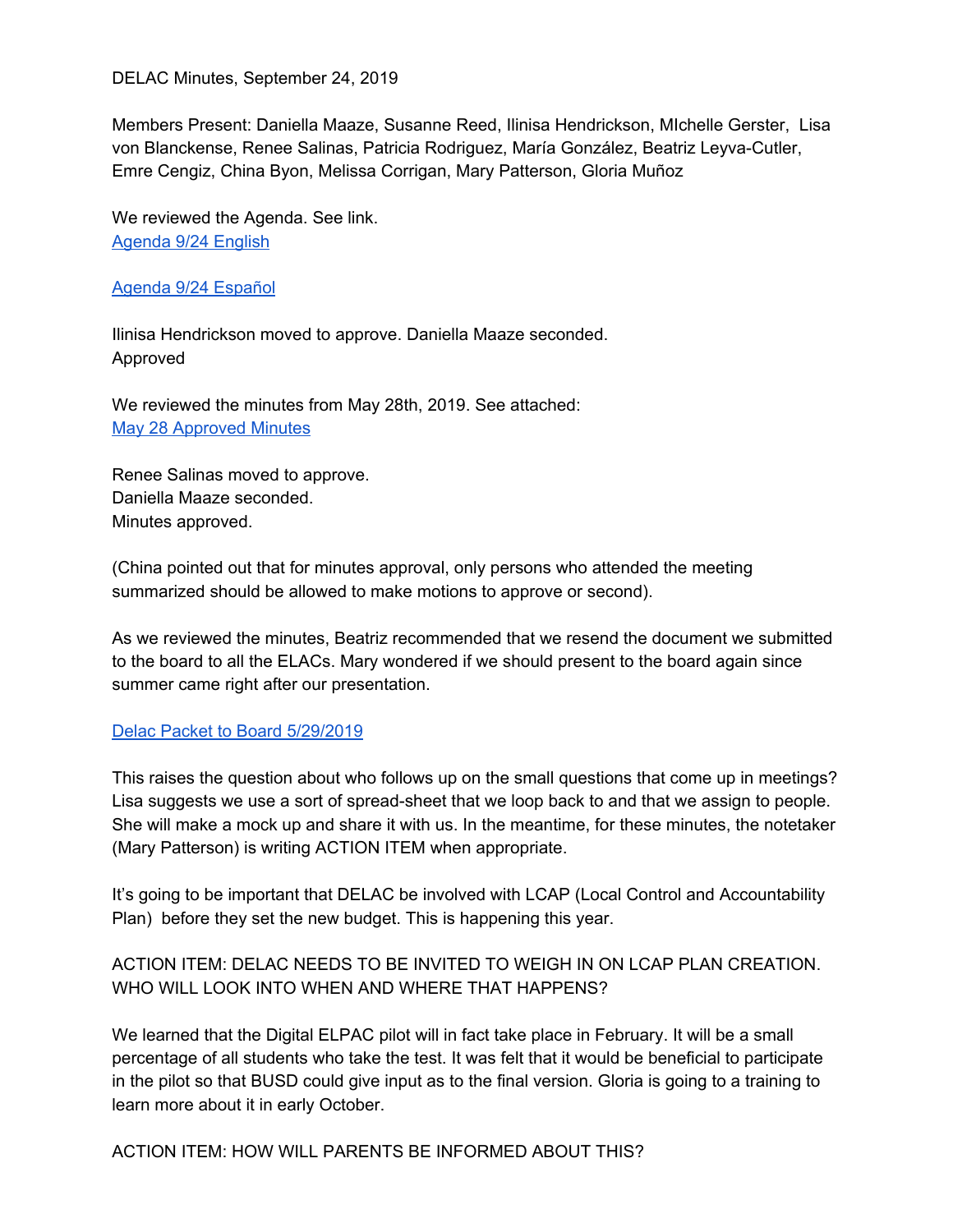### **Review Written Notification required to be sent to families**

Gloria brought a couple of documents for us to review. See attachments: Sample Letter to [Families](https://drive.google.com/file/d/0B0TcvL4rMQHwb3djaVM3M3RoNVhsQjJjanU3ejcta2M5N01v/view?usp=sharing) of ELs Guide to [ELPAC](https://drive.google.com/file/d/0B0TcvL4rMQHwZ3NpUVJUVVNaQUpRX1g0aGg3RDYzLUpSUng0/view?usp=sharing)

#### Document #1: *A parent guide to understanding the ELPAC*

Members were asked if their school had sent this home. Those parents present said no. We did give it out in DELAC last year. We wonder if the DELAC representatives fully understand that they should share all DELAC documents with their ELACs. This is an area for improvement this year.

ACTION ITEM: ALL DELAC REPS SHOULD BE GIVEN CLEAR INSTRUCTIONS TO SHARE DOCUMENTS WITH THEIR ELACS. A CENTRALIZED SPACE (ONLINE OR NOT) TO SHARE SUCH INFORMATION NEEDS TO EXIST FOR THOSE WHO MISS MEETINGS, CANNOT ATTEND, ETC.

Note: All documents we discuss at DELAC are linked electronically into the minutes, which are then published once approved. ELAC leaders need to make sure their members know about this resource.

Document #2: *Letter informing student's families of their status as English Learners.* This was a sample letter that schools personalize. We saw Emerson's letter. All schools are expected to send the same information contained in the letter.

Our DELAC's feedback on the content of the written documents shared:

Ilinisa points out that it is alienating for some caregivers to receive mail addressed to the "parents" of so and so. Not all caregivers are parents. Some are foster parents, some grandparents, uncles, aunts, siblings, and friends. We'd like to suggest changing "child" to "student" and "parent/guardian" to "caregiver" in all district documents that get sent home. DELAC attendees marked up their copies and Gloria will synthesize the feedback.

## ACTION ITEM: SHARE OUR SYNTHESIZED RECOMMENDATIONS WITH THE BOARD AND DISTRICT EL LEADERSHIP SO THEY CAN CONSIDER OUR SUGGESTIONS.

Patricia mentioned that when her first son was in kindergarten, he was offered outside tutoring. A parent told her it was for students who were behind. How could a student be behind in Kinder she thought? So she rejected the offer. Two years later, she signed up for the tutoring and it really helped. She felt she couldn't read well enough in English to help her son. Mary pointed out that studies show that when students' first language is developed at home as strongly as possible, they typically learn their second language better. We need to encourage our caregivers to use their strongest language at home in our ELACs.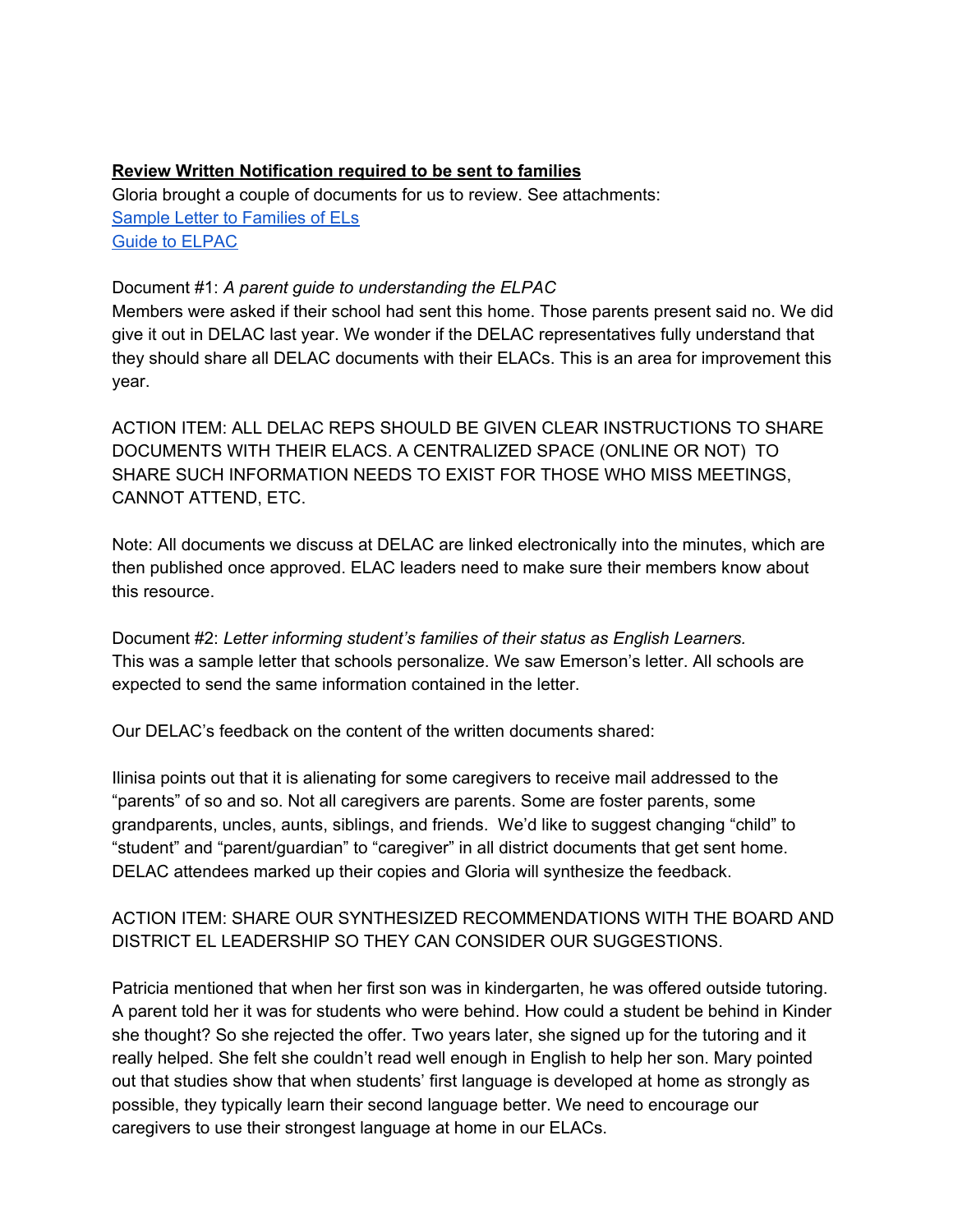ACTION ITEM: ENCOURAGE DISTRICT TO DEVELOP EDUCATIONAL TRAINING MATERIALS THAT ENCOURAGE PARENTS TO FOCUS ON USING THE STRONGEST LANGUAGE IN THE HOME TO INCREASE LITERACY IN FIRST LANGUAGE FOR EL STUDENTS. SHARE WITH ALL ELACS.

Lisa points outs that we should be using the translation service more regularly. We need to send a document home that has the contact information for many languages so that parents know they can utilize this service to build stronger communication with schools and teachers.

## ACTION ITEM: FIND OUT IF THAT SERVICE HAS WRITTEN INFORMATION IN MANY LANGUAGES THAT WE CAN SEND TO PARENTS SO THEY KNOW OF THE SERVICE. TRAIN TEACHERS IN DISTRICT PD.

Maria pointed out that her daughter passed the ELPAC twice and still has not been reclassified because she hasn't yet reached a level 3 on the SBA. We mentioned the process that Rosa showed us last year that was rather rigid which includes scoring a 3 or 4 on both the ELPAC and the SBA. A discussion ensued in which EL leads from the elementary schools explained that they have been able to reclassify students who do not pass the SBA if they show other proficiency in grade level work. Mary explained that for the past two years she had been informed by the district that the SBA had to be the measure in addition to the ELPAC. Mary also stated how much longer and how much more reading is required in the SBA compared to the ELPAC. Patricia and Maria pointed out that parents want the reclassification because it makes them and their children feel "less than" other families and children when they stay with the EL label. They also believe their children should not be excluded from mainstream programs due to their status. Patricia said that from a very young age her son heard other students say in regards to the then CELDT test, "that's the test for the Mexicans", etc. She said it cannot be overstated how much the latino parents and students suffer from the low self-esteem that the EL label gives them.

There are fears from some educators and policy makers that if we make reclassification too easy, the students may not get enough support and therefore may not reach the highest levels of English proficiency. But as our parents point out, there is the self-esteem issue. Maria talked about an earlier EL teacher who would only tell her that her daughter was cute, nice, pretty. Mom wanted to know HOW SHE WAS DOING? But after one year with China, her daughter passed the ELPAC.

Patricia wants this committee to make sure the parents know that to Latino families, this is very important. She was told by her student's second grade teacher not to worry about the test, that it wasn't important.

ACTION ITEM: RESEARCH WHAT OTHER MEASURES MIGHT REPLACE THE SBA AS THE KEY ASSESSMENT USED TO RECLASSIFY STUDENTS. CREATE A MODEL THAT DESCRIBES SCHOOL SUCCESS AS MORE THAN SIMPLY RECLASSIFICATION.

Parents don't always know the rules of reclassification. We need to clear up the process at the Master Plan level and then make clear information for parents. We need to clear up what our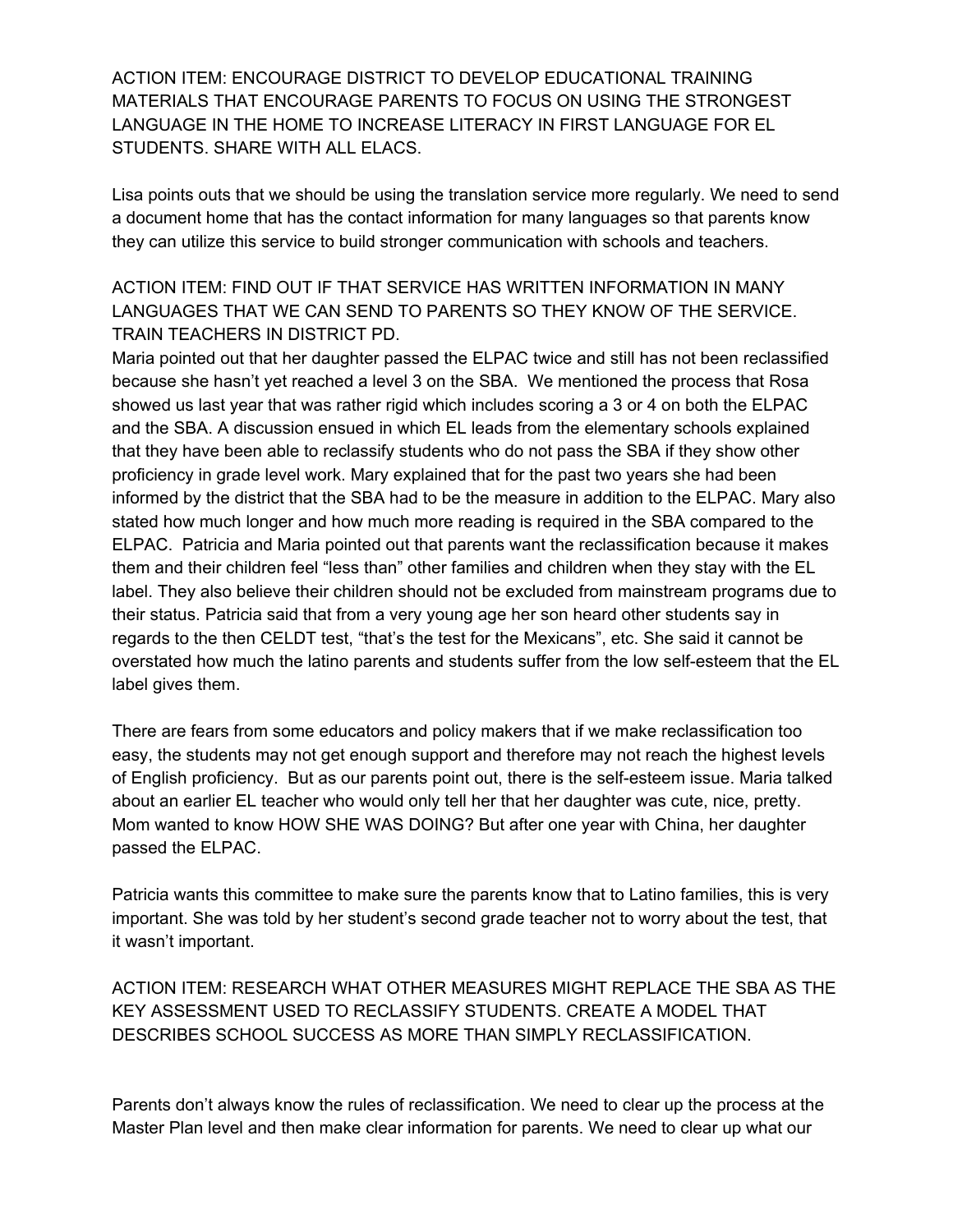reclassification plan really is. There are districts who do a good job with ELs. We need to look at what they do for reclassification.

WE NEED TO DEVELOP AND CLARIFY OUR RECLASSIFICATION PLAN AND PUBLISH IT IN THE REVISED EL MASTER PLAN..

Ilinisa: We need to assess literacy level, not just English level. We NEVER assess for literacy. WE now have STAR literacy testing, but it doesn't go into illuminate. We need to add this data to Illuminate. Melissa points out that we are not utilizing this very expensive tool to its full capacity.

Susanne points out that all teachers, not just 6-12, should be embedding ELD strategies into their teaching. We have Constructing Meaning Training at the Middle Schools and need something like it to deliver integrated ELD to all K-5 classroom teachers. We need to focus on Tier one instruction. We need follow up coaching, training and supported time for teachers to update their current lessons with CM/Systematic ELD concepts in mind.

#### Public Comment:

Students used to automatically get assigned a bus. Now you have to request bus access. What languages can the transportation staff speak? No one told the families. We need to look into this and make sure families are informed in MANY languages.

ACTION ITEM: FIND OUT WHO CHANGED THE POLICY AROUND BUSSING, WHICH REQUIRES FAMILIES TO REQUEST BUS SERVICE., WHY, AND HOW CAN PARENTS BE INFORMED ABOUT WHAT IS NEEDED. WHO WILL HELP NON ENGLISH SPEAKING PARENTS SIGN UP FOR DAILY TRANSPORTATION?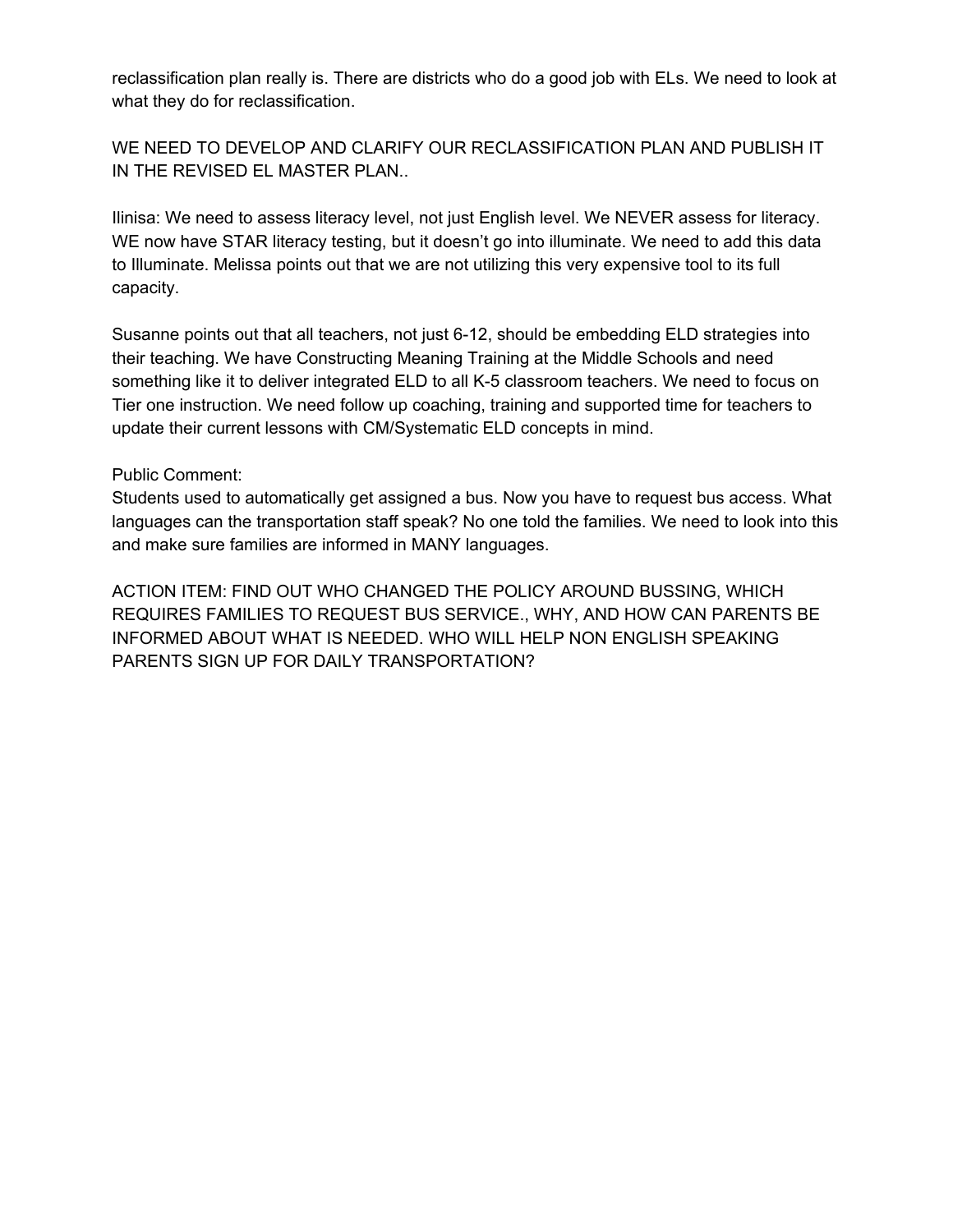Actas de DELAC, 24 de septiembre de 2019

Miembros presentes: Daniella Maaze, Susanne Reed, Ilinisa Hendrickson, MIchelle Gerster, Lisa von Blanckense, Renee Salinas, Patricia Rodriguez, María González, Beatriz Leyva-Cutler, Emre Cengiz, China Byon, Melissa Corrigan, Mary Patterson, Gloria Muñoz

Revisamos la Agenda. Ver enlace. [Agenda 9/24 English](https://docs.google.com/document/d/15siNEbQSwiVah4-HvQHwL37z4lE78Wb1zs7O2A1Um3o/edit?usp=sharing)

[Agenda 9/24 Español](https://docs.google.com/document/d/1Echn2GzQmA8fgEB_RJjq5SAop5K_T5D4QNTnQtCfn9U/edit?usp=sharing)

Ilinisa Hendrickson se movió para aprobar. Daniella Maaze lo secundó. Aprobado

Revisamos las minutas del 28 de mayo de 2019. Ver adjunto: [May 28 Approved Minutes](https://docs.google.com/document/d/1sD2Gmc3WohqyiJZh9YCZ4qzTLGAOVNey3dkq2R2Qy58/edit?usp=sharing)

Renee Salinas se movió para aprobar. Daniella Maaze lo secundó. Actas aprobadas.

(China señaló que para la aprobación de las actas, solo las personas que asistieron a la reunión resumidas deberían poder presentar mociones para aprobar o secundar).

Mientras revisábamos las actas, Beatriz recomendó que volviera a enviar el documento que presentamos a la junta a todos los ELAC. Mary se preguntó si deberíamos volver a presentarnos ante la junta ya que el verano llegó justo después de nuestra presentación.

Paquete Delac a la Junta 29/05/2019

Esto plantea la pregunta sobre quién hace un seguimiento de las pequeñas preguntas que surgen en las reuniones. Lisa sugiere que usemos una especie de hoja de cálculo a la que volvemos y que asignemos a las personas. Ella hará una maqueta y la compartirá con nosotros. Mientras tanto, durante estos minutos, el tomador de notas (Mary Patterson) está escribiendo ACCIÓN ITEM cuando sea apropiado.

Será importante que DELAC participe en el LCAP (Plan de control y responsabilidad local) antes de establecer el nuevo presupuesto. Esto está sucediendo este año.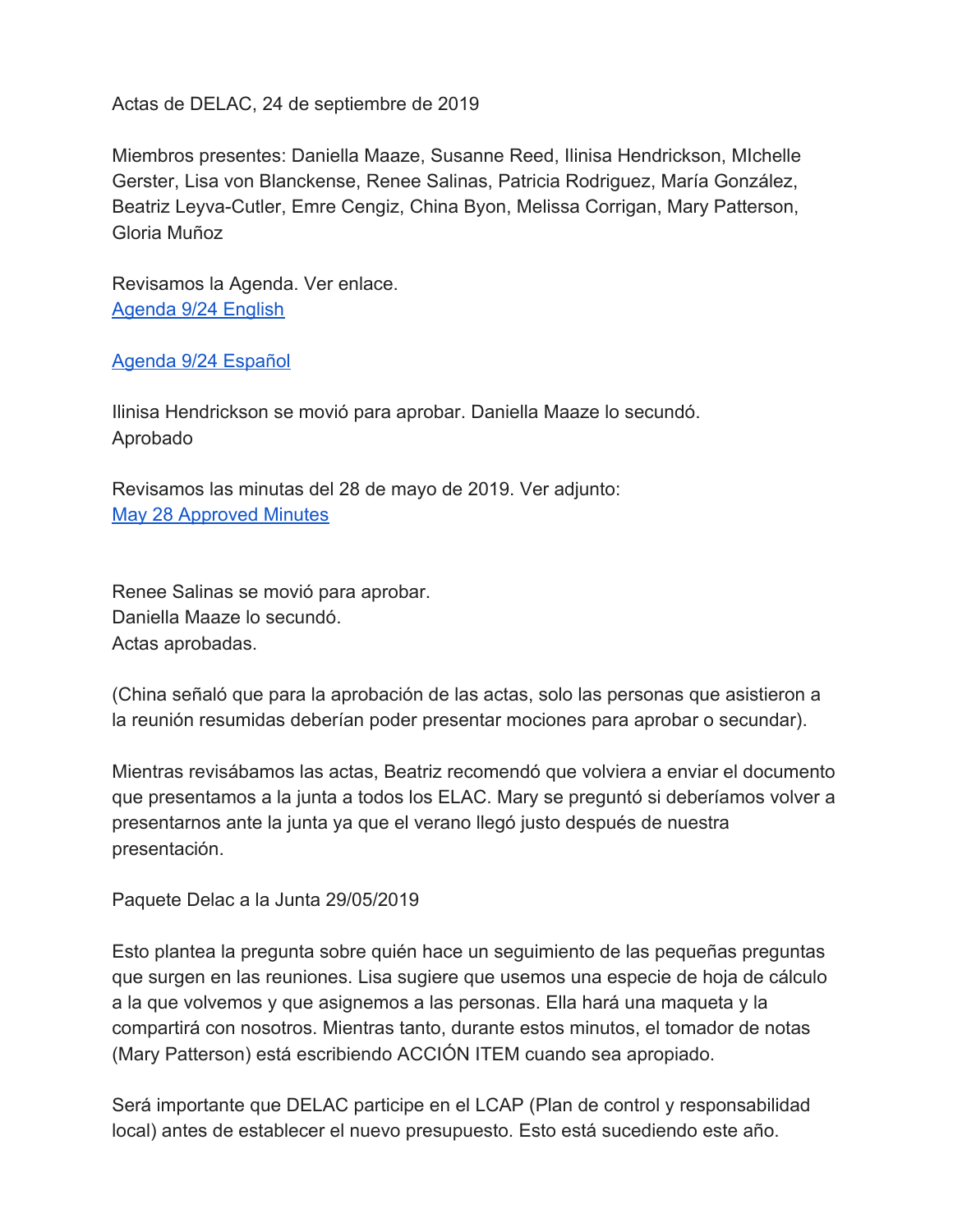# ARTÍCULO DE ACCIÓN: DELAC NECESITA SER INVITADO A PONDERAR EN LA CREACIÓN DEL PLAN LCAP. ¿QUIÉN MIRARÁ CUÁNDO Y DÓNDE SUCEDE?

Aprendimos que el piloto Digital ELPAC se llevará a cabo en febrero. Será un pequeño porcentaje de todos los estudiantes que toman el examen. Se consideró que sería beneficioso participar en el piloto para que BUSD pudiera dar su opinión sobre la versión final. Gloria irá a un entrenamiento para aprender más sobre esto a principios de octubre.

ARTÍCULO DE ACCIÓN: ¿CÓMO SE INFORMARÁ A LOS PADRES SOBRE ESTO?

Revisar la notificación escrita que se debe enviar a las familias Gloria trajo un par de documentos para que los revisemos. Ver adjuntos:

Sample Letter to [Families](https://drive.google.com/file/d/0B0TcvL4rMQHwb3djaVM3M3RoNVhsQjJjanU3ejcta2M5N01v/view?usp=sharing) of ELs Guide to [ELPAC](https://drive.google.com/file/d/0B0TcvL4rMQHwZ3NpUVJUVVNaQUpRX1g0aGg3RDYzLUpSUng0/view?usp=sharing)

Documento # 1: Una guía para padres para comprender el ELPAC Se preguntó a los miembros si su escuela había enviado este hogar. Los padres presentes dijeron que no. Lo entregamos en DELAC el año pasado. Nos preguntamos si los representantes de DELAC entienden completamente que deberían compartir todos los documentos de DELAC con sus ELAC. Este es un área de mejora este año.

ARTÍCULO DE ACCIÓN: TODAS LAS REPRESENTANTES DE DELAC DEBEN DARSE INSTRUCCIONES CLARAS PARA COMPARTIR DOCUMENTOS CON SUS ELACS. UN ESPACIO CENTRALIZADO (EN LÍNEA O NO) PARA COMPARTIR TAL INFORMACIÓN NECESITA EXISTIR PARA AQUELLOS QUE SE PIERDEN LAS REUNIONES, NO PUEDEN ASISTIR, ETC.

Nota: Todos los documentos que discutimos en DELAC están vinculados electrónicamente a las actas, que luego se publican una vez aprobados. Los líderes de ELAC deben asegurarse de que sus miembros sepan sobre este recurso.

Documento # 2: Carta informando a las familias de los estudiantes sobre su condición de Estudiantes de inglés.

Esta fue una carta de muestra que las escuelas personalizan. Vimos la carta de Emerson. Se espera que todas las escuelas envíen la misma información contenida en la carta.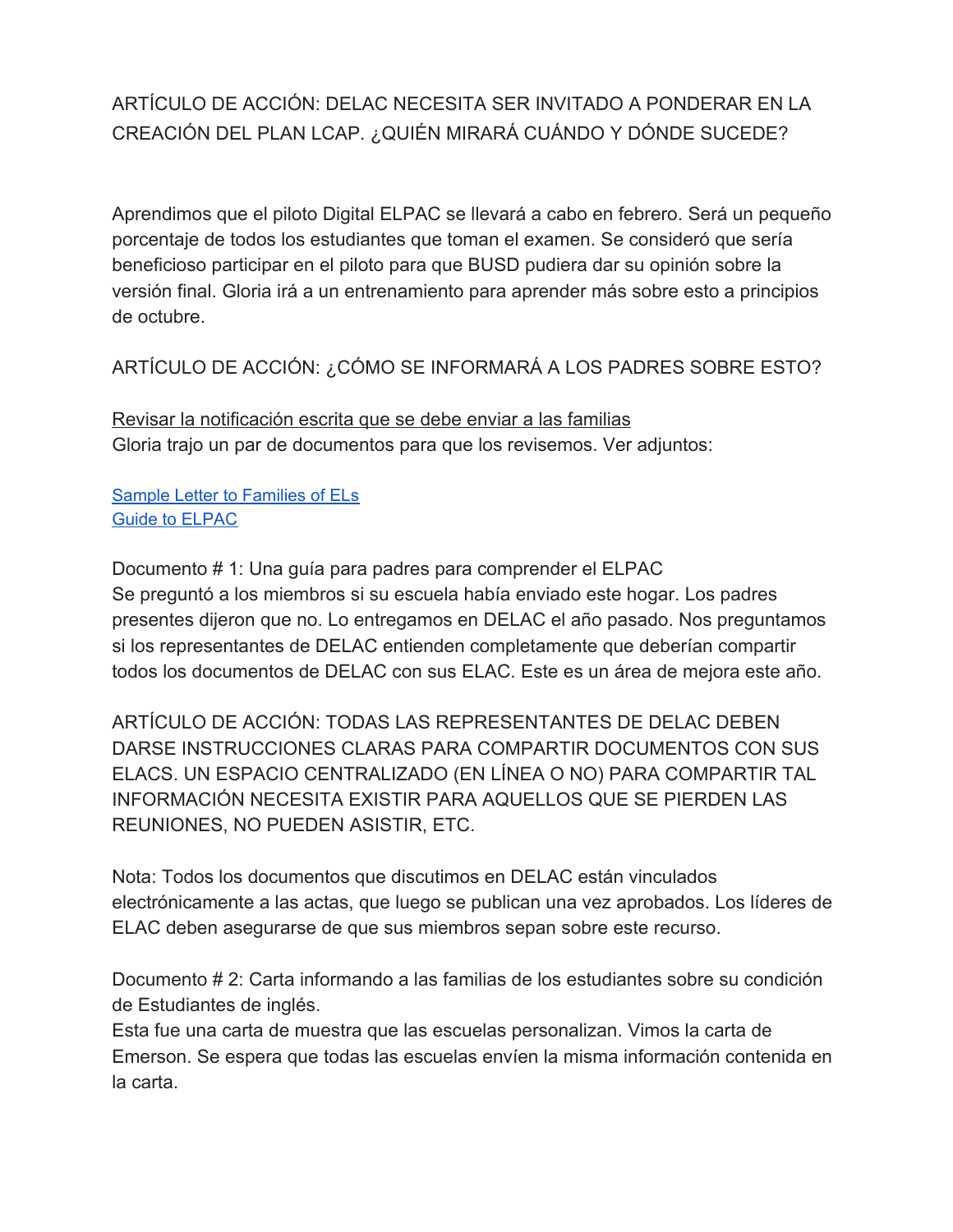Los comentarios de nuestro DELAC sobre el contenido de los documentos escritos compartidos:

Ilinisa señala que es alienante para algunos cuidadores recibir correo dirigido a los "padres" de tal y tal. No todos los cuidadores son padres. Algunos son padres adoptivos, algunos abuelos, tíos, tías, hermanos y amigos. Nos gustaría sugerir cambiar "niño" a "estudiante" y "padre / tutor" a "cuidador" en todos los documentos del distrito que se envían a casa. Los asistentes de DELAC marcaron sus copias y Gloria sintetizará los comentarios.

ARTÍCULO DE ACCIÓN: COMPARTA NUESTRAS RECOMENDACIONES SINTETIZADAS CON LA JUNTA E INFORME EL LIDERAZGO PARA QUE PUEDA CONSIDERAR NUESTRAS SUGERENCIAS.

Patricia mencionó que cuando su primer hijo estaba en el jardín de infantes, se le ofreció tutoría externa. Un padre le dijo que era para estudiantes que estaban atrasados. ¿Cómo podría un estudiante estar atrasado en Kinder, pensó? Entonces ella rechazó la oferta. Dos años después, se inscribió en la tutoría y realmente ayudó. Ella sentía que no podía leer lo suficiente en inglés para ayudar a su hijo. Mary señaló que los estudios muestran que cuando el primer idioma de los estudiantes se desarrolla en casa lo más fuerte posible, generalmente aprenden mejor su segundo idioma. Necesitamos alentar a nuestros cuidadores a usar su lenguaje más fuerte en el hogar en nuestros ELAC.

ARTÍCULO DE ACCIÓN: DISTRITO DE FOMENTO PARA DESARROLLAR MATERIALES DE ENTRENAMIENTO EDUCATIVO QUE ALIENTE A LOS PADRES A ENFOCARSE EN EL USO DEL LENGUAJE MÁS FUERTE EN EL HOGAR PARA AUMENTAR LA ALFABETIZACIÓN EN PRIMERA LENGUA PARA LOS ESTUDIANTES. COMPARTE CON TODOS LOS ELACS.

Lisa señala que deberíamos usar el servicio de traducción más regularmente. Necesitamos enviar un documento a casa que contenga la información de contacto de muchos idiomas para que los padres sepan que pueden utilizar este servicio para construir una comunicación más fuerte con las escuelas y los maestros.

ARTÍCULO DE ACCIÓN: DESCUBRA SI ESTE SERVICIO HA INFORMADO POR ESCRITO EN MUCHOS IDIOMAS QUE PODEMOS ENVIAR A LOS PADRES PARA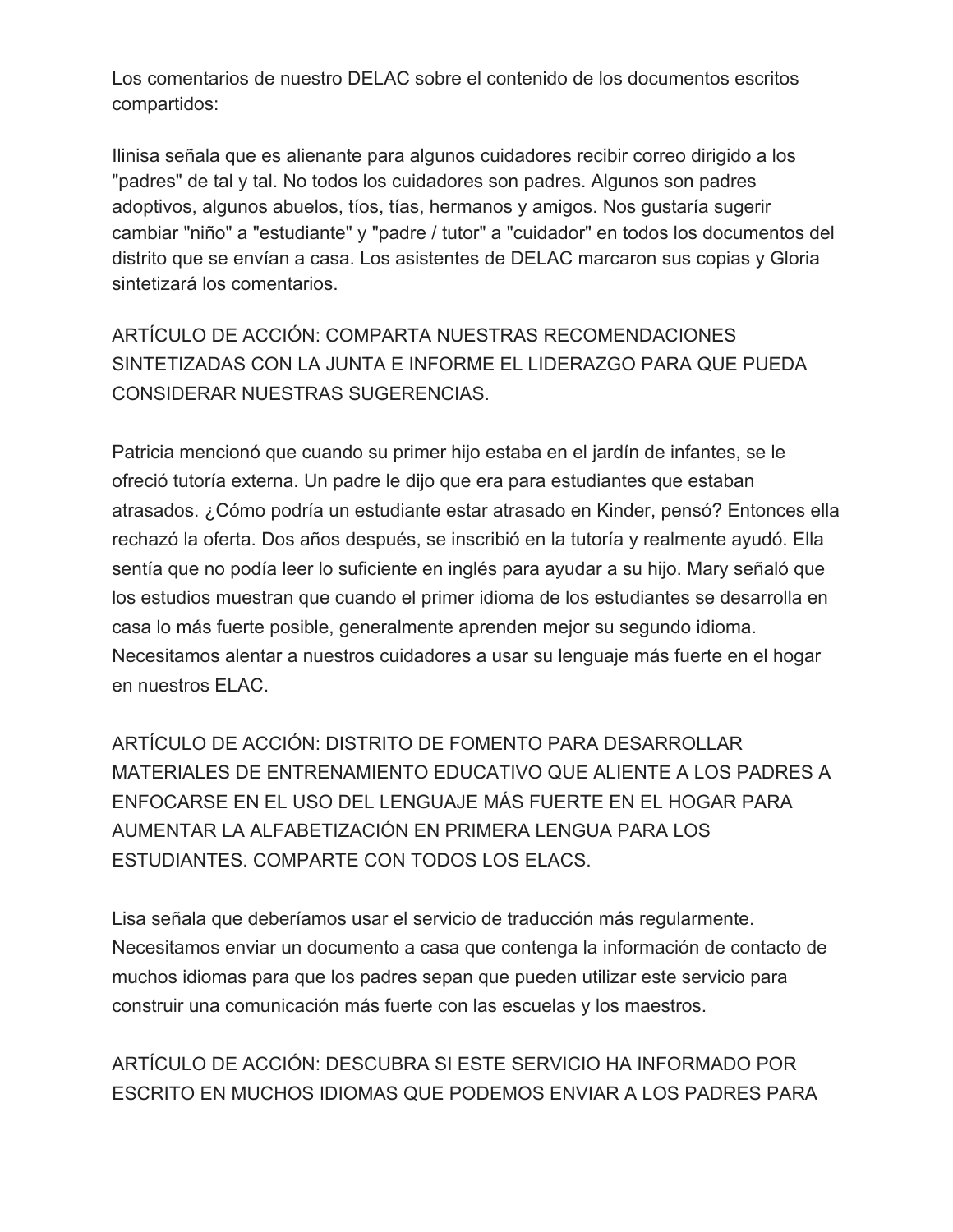# QUE SEAN CONOCIDOS DEL SERVICIO. ENTRENAR PROFESORES EN EL DISTRITO PD.

María señaló que su hija pasó el ELPAC dos veces y aún no ha sido reclasificada porque aún no ha alcanzado un nivel 3 en la SBA. Mencionamos el proceso que Rosa nos mostró el año pasado que fue bastante rígido, que incluye obtener un puntaje de 3 o 4 tanto en ELPAC como en SBA. Se produjo una discusión en la que los líderes EL de las escuelas primarias explicaron que han sido capaces de reclasificar a los estudiantes que no aprueban la SBA si muestran otra competencia en el trabajo de nivel de grado. Mary explicó que durante los últimos dos años el distrito le había informado que la SBA debía ser la medida además del ELPAC. Mary también declaró cuánto tiempo más y cuánto más lectura se requiere en la SBA en comparación con el ELPAC. Patricia y María señalaron que los padres quieren la reclasificación porque les hace a ellos y a sus hijos sentirse "menos que" otras familias y niños cuando se quedan con la etiqueta EL. También creen que sus hijos no deben ser excluidos de los programas principales debido a su estado. Patricia dijo que desde muy joven su hijo escuchó a otros estudiantes decir sobre el examen CELDT, "esa es la prueba para los mexicanos", etc. Dijo que no se puede exagerar cuánto sufren los padres y estudiantes latinos por la baja autoestima que les da la etiqueta EL.

Patricia quiere que este comité se asegure de que los padres sepan que para las familias latinas, esto es muy importante. La maestra de segundo grado de su estudiante le dijo que no se preocupara por el examen, que no era importante.

PUNTO DE ACCIÓN: INVESTIGACIÓN QUÉ OTRAS MEDIDAS PODRÍAN REEMPLAZAR LA SBA COMO LA EVALUACIÓN CLAVE UTILIZADA PARA RECLASIFICAR A LOS ESTUDIANTES. CREE UN MODELO QUE DESCRIBA EL ÉXITO ESCOLAR MÁS QUE SIMPLEMENTE LA RECLASIFICACIÓN.

Los padres no siempre conocen las reglas de reclasificación. Necesitamos aclarar el proceso a nivel del Plan Maestro y luego brindar información clara para los padres. Necesitamos aclarar cuál es realmente nuestro plan de reclasificación. Hay distritos que hacen un buen trabajo con los EL. Necesitamos ver lo que hacen para la reclasificación.